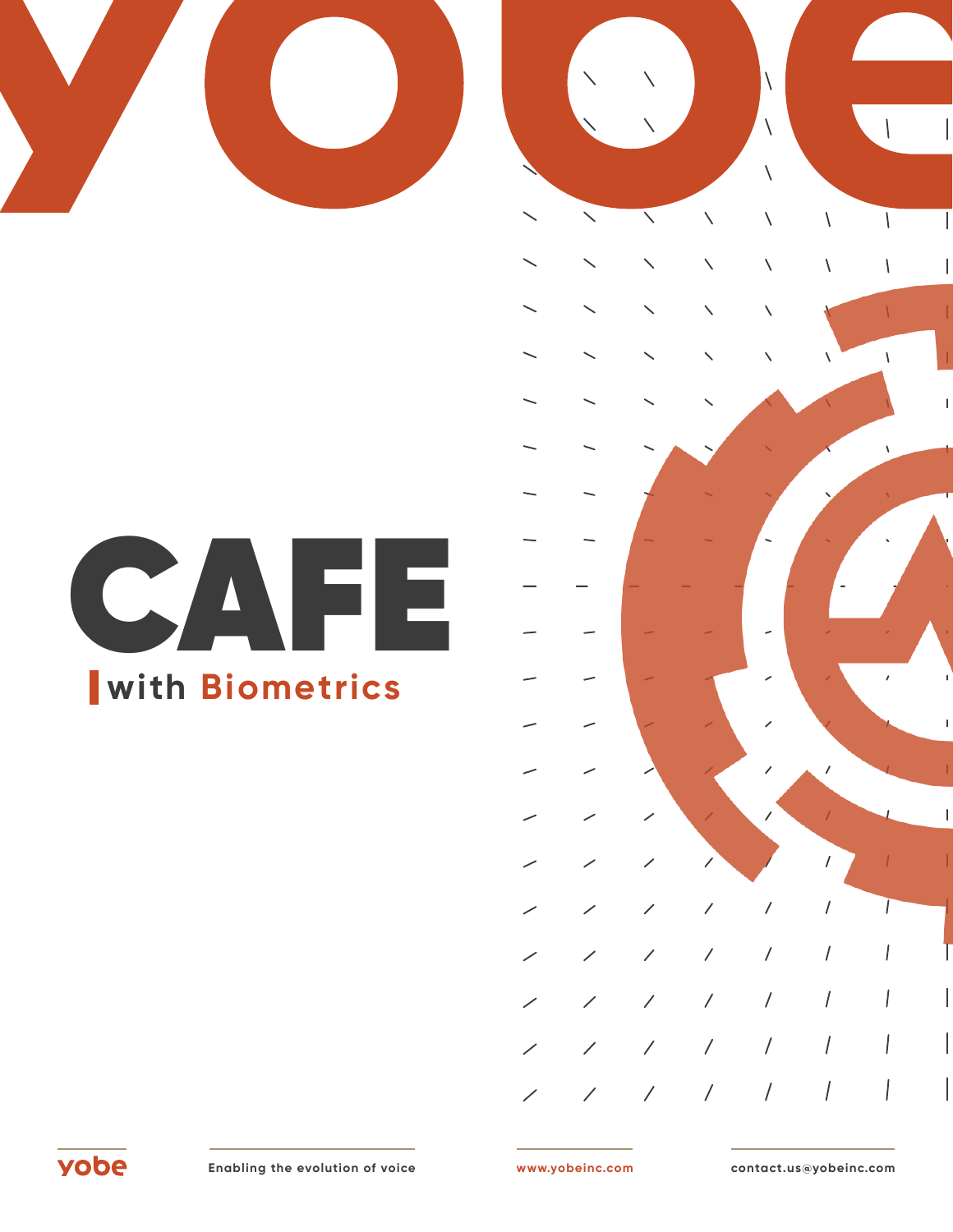# The extraction of biological markers in low SNR environments

**Yobe's CAFE with Biometrics software product is an intelligent, biometrics integrated, conversational audio front end. It enables organizations to extract the maximum benefit from voice, including speaker identification -- for speech recognition, voice analytics, and more.** 

Audio Front Ends (AFE's) traditionally focus on standard audio problems like signal cleanup and standard audio solutions like noise cancellation. Yobe's CAFE (Conversational Audio Front End) with Biometrics software product is different from typical AFE's and voice biometrics solutions. It's an adaptive, biometrics integrated, conversationally focused, audio front end that strives to preserve linguistic and biological markers found in voice signals, enabling more effective speaker identification using voice biometrics characteristics.

Based on Yobe's CAFE product, CAFE with Biometrics is an expanded, biometrics integrated product offering. CAFE with Biometrics is a proprietary, on-the-edge, artificial intelligence engine that effectively listens for voice, and identifies speakers in a text-independent fashion - in complicated audio settings with challenging signal-to-noise ratios (SNRs), at a level of performance and scalability not previously seen. Through its improved signal and advanced insights – for applications and devices, CAFE with Biometrics enables organizations to extract the maximum business and customer benefit from voice, including speaker identification -- for speech recognition, voice analytics, and more.

Raises SNR levels as low as -20 db to positive territory while preserving critical voice data for speaker identification with low error rates

## **Low Enrollment Barrier Text Independent Wind Noise Adaptive**

Three easy utterances to enroll a user's unique biomarkers

## **Low SNR Effective WW & ASR Agnostic Edge Compatible**

Does not introduce unnatural artifacts that adversely affect speaker identification, ASR, and other voice analytics platforms

Speaker identification does not depend on the specific words spoken (no passphrase needed)

Operates 100% on the edge with no need for Internet or cloud computing

Allows accurate voice capture in outdoor and environmentally challenging scenarios

CAFE with Biometrics gives device manufacturers, application developers, brands, and speech partners the ability to deliver better business outcomes and customer experiences across a wide range of industries and use cases, including mobile phones, smart speakers, smart appliances, incabin use in cars and other vehicles, retail kiosks, industrial applications, security, wearables, and other applications.